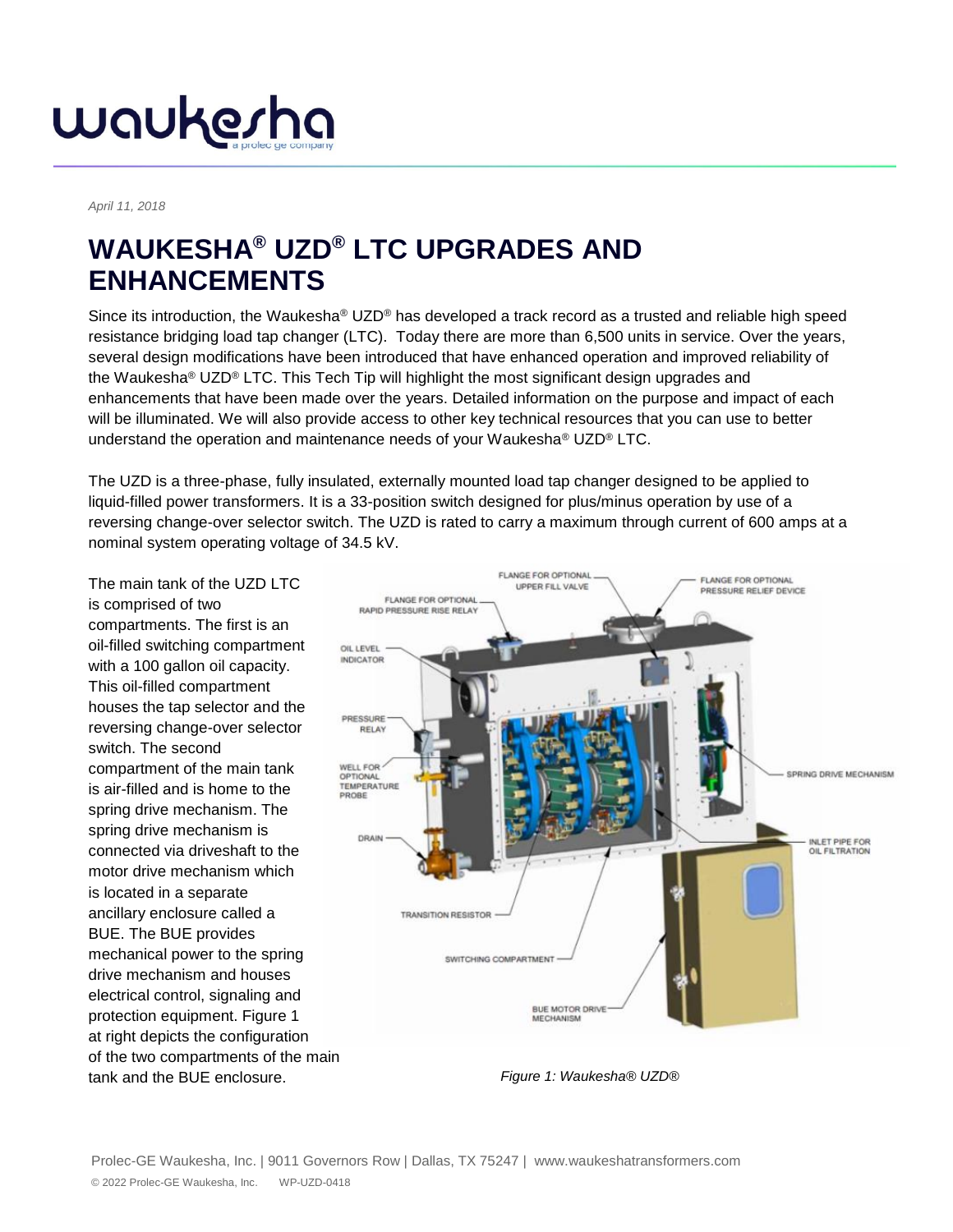In the following sections, the modifications that will be addressed have been grouped together in subsections based upon their physical location. The subsections represented below are the switching compartment, spring drive compartment and BUE motor drive enclosure. This grouping aids in pinpointing the physical location of each modification and can be utilized for top level planning of inspection and maintenance activities.

#### **Switching Compartment**

The vast majority of modifications developed over the years are applicable to components that are located in the switching compartment. Figure 2 below is a graphic depiction of one of the three identical cast epoxy phase moldings with assembled contacts located in the switching compartment. Each of the sub-assemblies in which modifications have been developed are identified below by call out arrows with labeled item numbers.



*Figure 2: UZD Cast Epoxy Phase Molding with Assembled Contacts*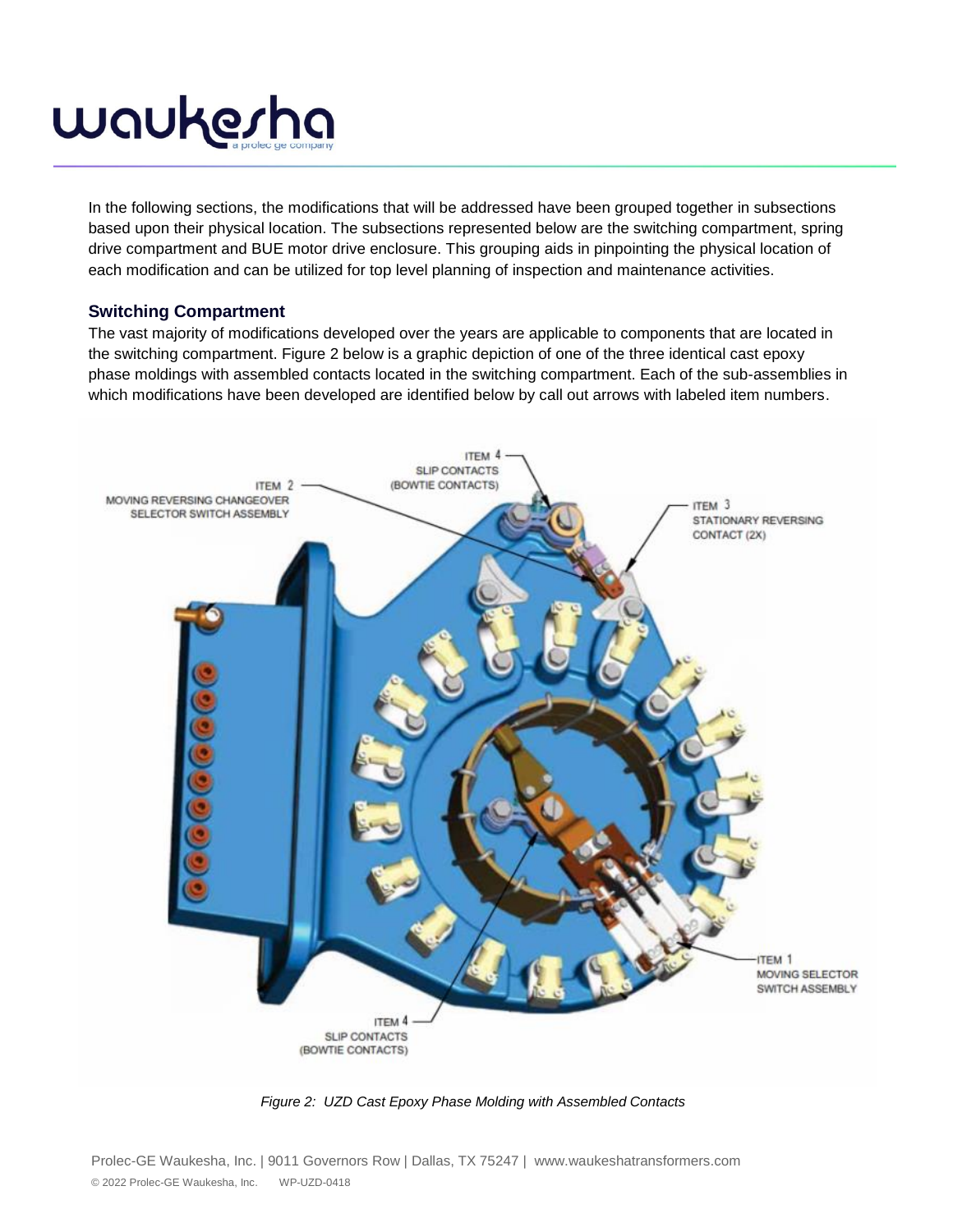

Item 1 in Figure 2 at right is the moving selector switch assembly. Figure 3 below shows a detailed view of the moving selector switch assembly and an individual view of a contact roller sub-assembly.



Our first example of components that have been modified are circled in red above. In order to increase contact pressures, the leaf spring count of each of the sub-assemblies was increased from two to three. Additionally, the design of the pins that secure the rollers was changed from hollow to solid to increase rigidity and reliability. An edge radius was also added to the rollers to reduce wear and a nib was added to the collar to improve alignment in the sub-assembly. These modifications are offered as part of a kit under part number 1030-027K-OEM.

Figure 4 below is an enlarged view of the area of the phase molding that includes the complete reversing change-over selector switch assembly.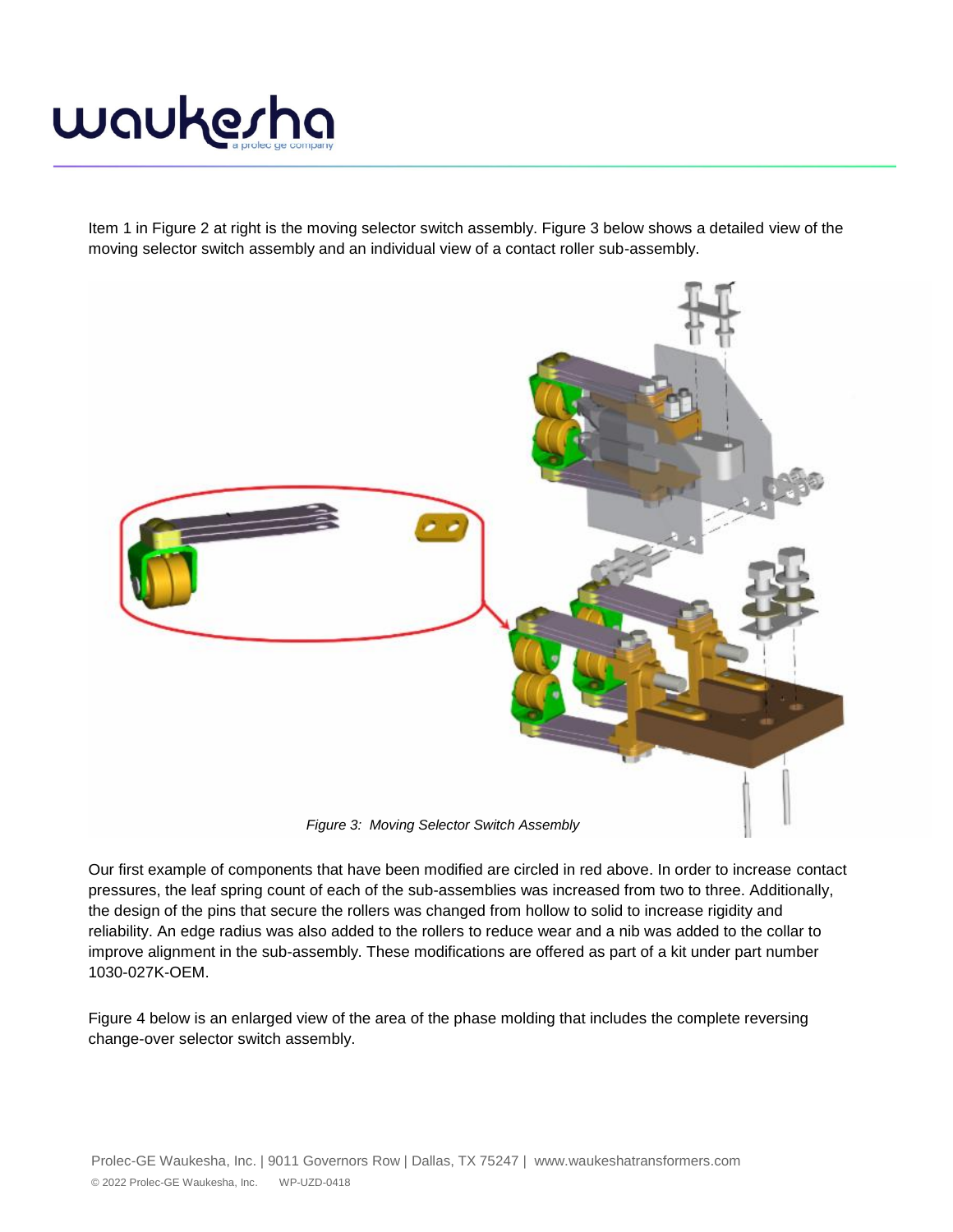### waukesha



*Figure 4: Reversing Change-Over Selector Switch Assembly*

Figure 5 at right is an exploded view of Items 1 and 2 depicted in Figure 4 above. Item 1 is the reversing stationary contact which has seen two modifications to enhance performance. First, the mounting hole was offset to improve alignment between the moving and fixed contact. This change was made in 1991. In 1994, the finish of the contact surface was changed to a 32 micro-inch polish. If your unit is older, you might want to consider changing the reversing stationary contact to the new style which includes both enhancements. The associated part number is 1030-384P.

Item 2 is the reversing moving contact sub-assembly. In 1997, several design changes were incorporated into this sub-assembly to improve performance. The number of contact points and the spring pressures were increased. The springs were moved outside of the current path. A selfaligning feature was built into the main current path and a backup shunt was added. Item 2 is available under part number 1030-371P.



*Figure 5: Reversing Switch Moving and Stationary Contacts*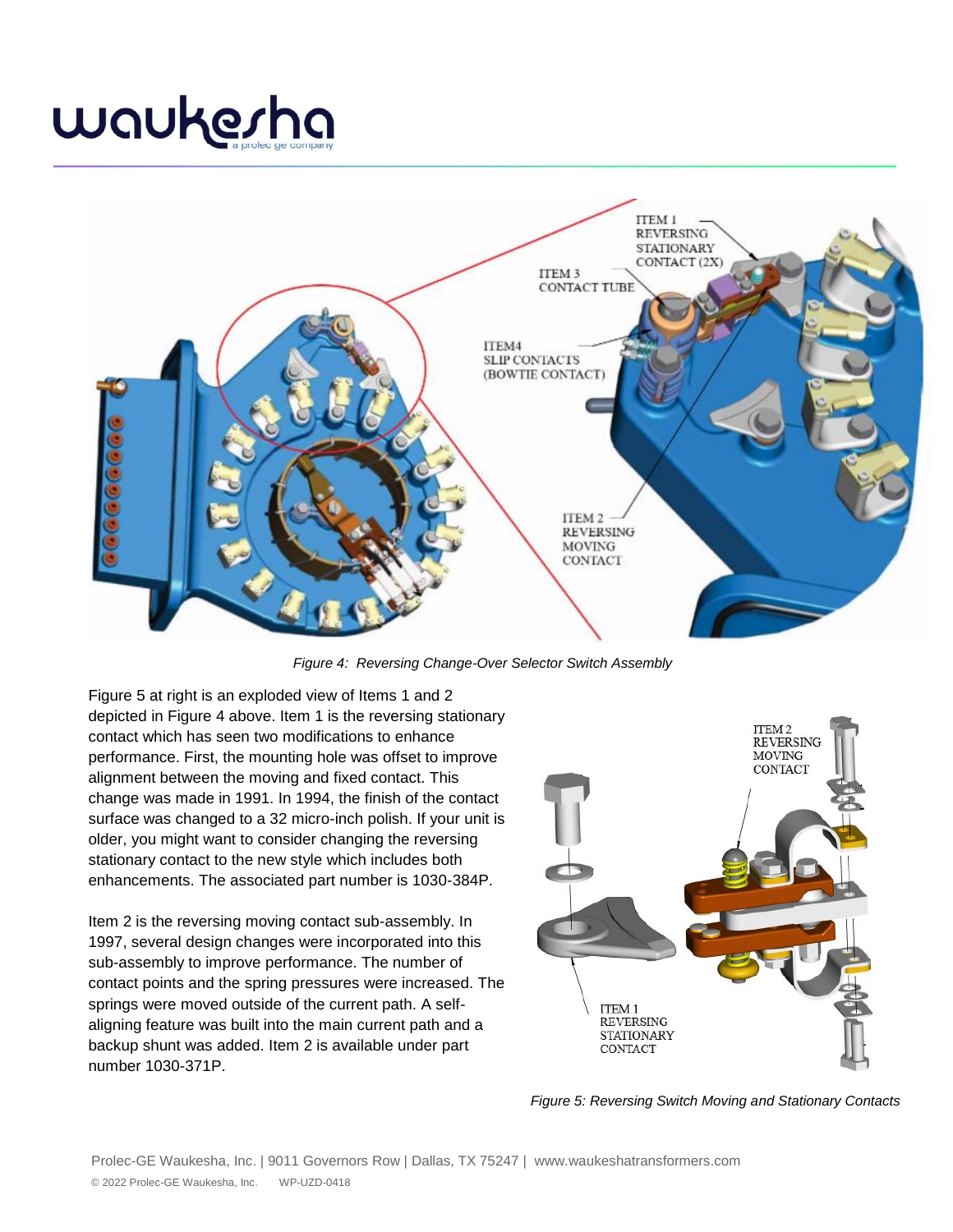Figure 6 below is an exploded view of the main slip contact sub-assembly. This sub-assembly is applied in both the selector and reversing switches. The location of the slip contact sub-assemblies in the fully assembled phase molding are indicated by the circled areas in the figure on the left. The contact tube labeled below as Item 3 has been improved by changing to a machined copper material with thicker tube wall and an integrated shoulder. The original design utilized a steel washer. The changes improved reliability of the subassembly and reduced the operating current density. The applicable part number for the improved contact tube is 1030-065P. Item 4 below depicts the slip contacts. In 1992, the design was modified to increase contact surface area. The revised design is available under part number 1030-025K.





Rounding out the upgrades available for the switching compartment are those that were initially introduced to enhance unit reliability by improving oil quality. In 1988, the original flat door gasket, part number 2011486, was replaced with an "O" ring gasket to achieve better sealing and longer service life. The "O" ring gasket is carried under part number 2007012. For units produced before mid-year 1995, there is a universal entrance tube kit available. This kit allows the customer to add a UZD oil filter without having to drill holes and weld joints in the field. The part number for this kit is 1030-014K. Finally, the 2nd generation auto-recharging dehydrating breather (ARDB2) is recommended. When properly installed, the ARDB2, part number ARDB2- 0000, keeps the LTC oil dry and does not require maintenance personnel to periodically change-out the silica gel.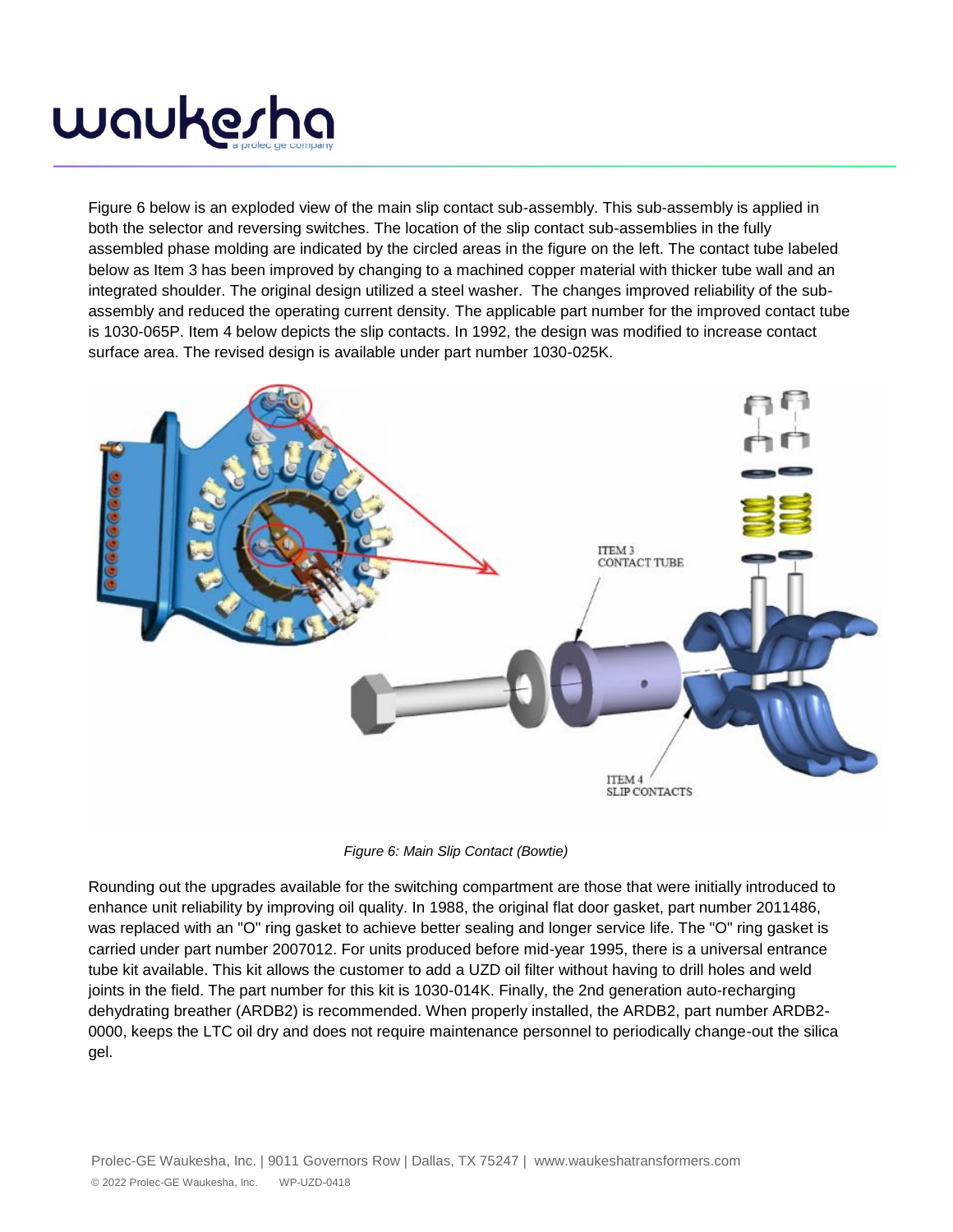#### **Spring Drive Compartment**

The spring drive compartment is situated adjacent to the selector compartment and is not oil filled. The spring drive allows the tap changer to be operated manually while energized and carrying load. Once charged and activated the stored energy in the spring drive mechanism results in high speed operation and minimum arcing time. The design of the spring drive mechanism ensures that each tap change is consistent and unaffected by voltage interruptions or manual hand cranking speed. Figure 7 below depicts the fully assembled spring drive mechanism as it is mounted in the spring drive compartment.

A magnified view of Item 1 in Figure 7 at right is presented in Figure 8 below. There have been two enhancements made to the brake roller assembly of the UZD. The first is listed as Item 2 below. The nylon brake roller was changed from the original nylon material which was white in color to a new nylon material that is black in color. A lubricated bronze insert was also added to the new black nylon roller to improve wear characteristics. The brake rollers can be purchased individually under part number 1030-043K or they also come installed as part of the full assembly as depicted in Figure 8 at right, available under part number 1030-042K. Item 3 in Figure 8 are the brake pads. Originally, the brake pads were secured to the shoes via rivets. In the new design, the pads are glued to the shoe to improve resistance to corrosion in the connected area.

#### BUE Motor Drive Enclosure

The BUE motor drive enclosure shown in Figure 9 below includes the drive motor that charges the spring battery in the spring drive compartment which operates the LTC. The BUE motor drive enclosure is located at a convenient height and includes the operation counter and position indicator for the LTC. The BUE motor drive enclosure is readily accessible at ground level for inspections and maintenance.



*Figure 8: Brake Roller Assembly*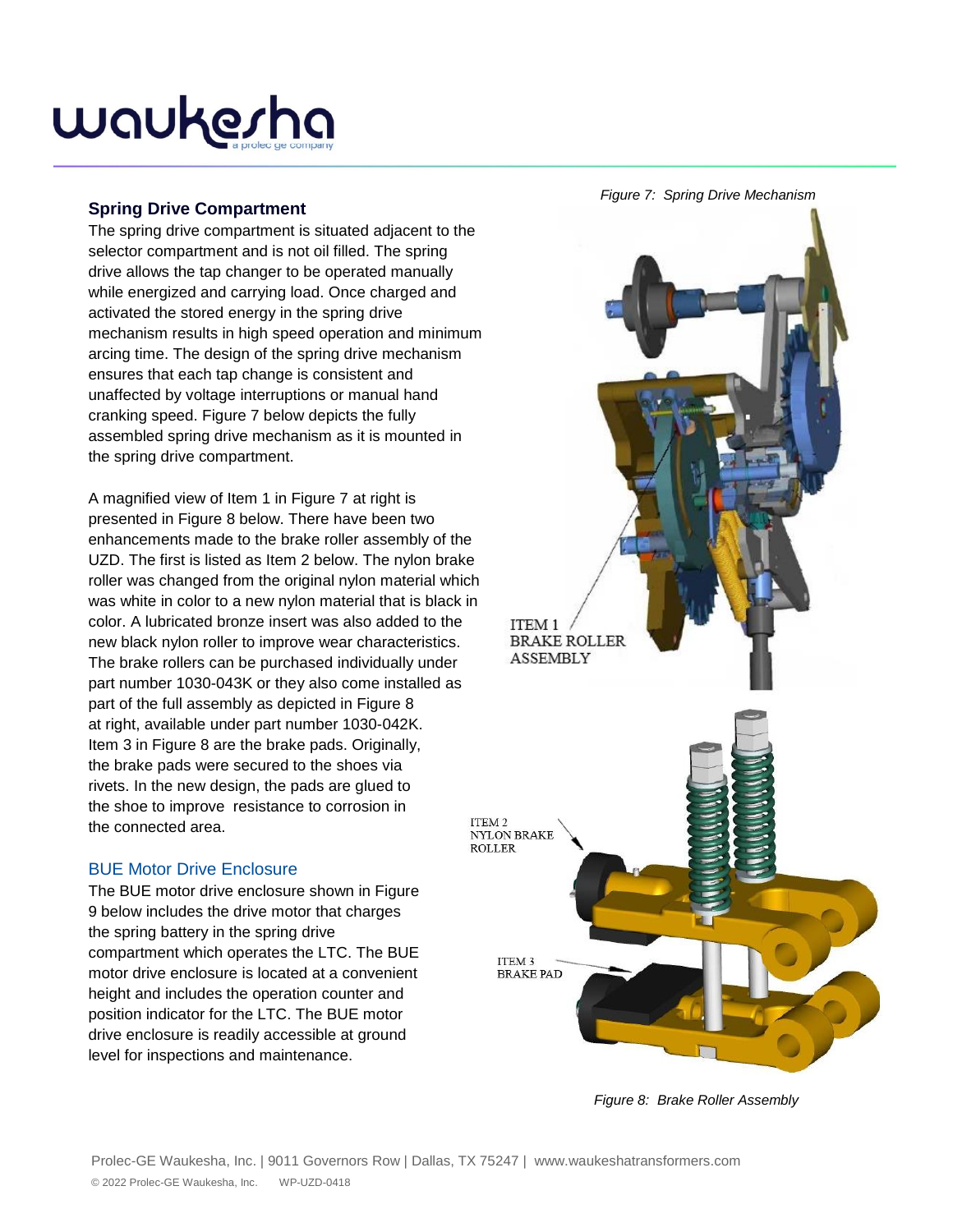# waukesha



Figure 10 below is a graphic of the a BUE motor drive without the enclosure. There have been three notable enhancements made to the BUE motor drive. The location of each of the enhancements has been indicated in Figure 10 below.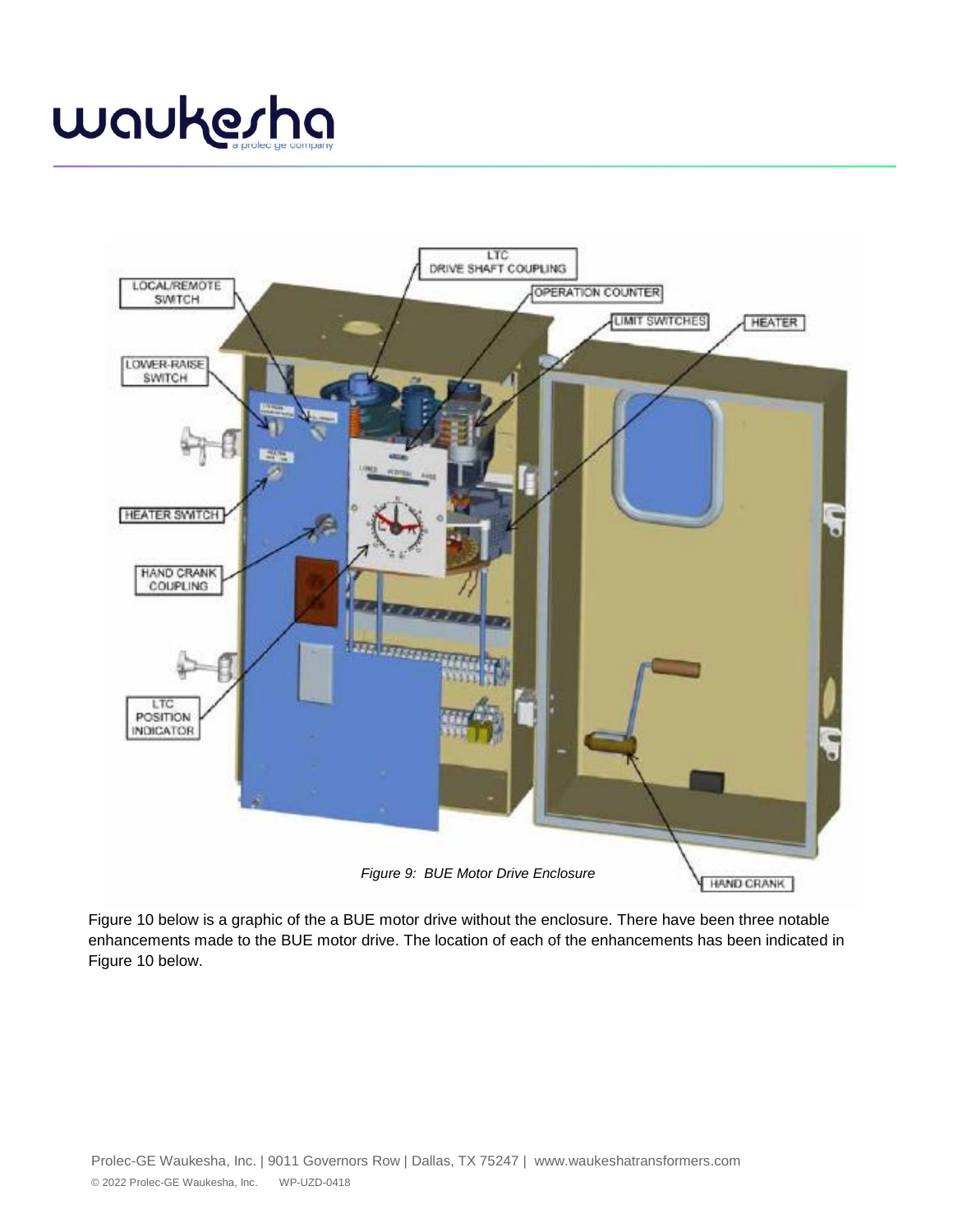The motor drive limit switch labeled as Item 1 above was changed in 2010. Of note is the fact that the old and new switches are not interchangeable. Item 2 above is the limit switch gear. In 2005, the gear material was changed from nylon to brass. This change was made to improve reliability of the gear assembly. The gear and associated accessories are available as a kit under part number 1030-1741K.

The most significant change made to the BUE is the drive motor itself. The original ASEA drive motor was changed to a Bodine motor in 1991. At the time this change was made, the motor mount assembly was modified to accommodate the taller American Solenoid limit switches. These switches are blue in color. The drive motor and associated mounting hardware as shown in Figure 11 below are offered as a kit under part number 1030-031K.





**MOTOR** 

As the OEM for the UZD load tap changer, we have developed several resources designed to assist our customers in understanding, operating and maintaining the UZD. Specifically, we offer the following UZD resources for download from our website:

- [UZD 3D Catalog](https://cld.bz/ijxJcju)
- **[UZD Maintenance Manual](https://www.spxtransformersolutions.com/wp-content/uploads/2017/10/WaukeshaUZDMaintenanceManual_1.2016.pdf)**
- [UZD Technical Manual](https://www.spxtransformersolutions.com/wp-content/uploads/2017/10/WaukeshaUZDTechnicalManual_1.2016.pdf)
- [UZD Brochure](http://www.spxtransformersolutions.com/wp-content/uploads/2017/11/UZD.pdf)

We welcome calls from customers seeking technical support on the UZD. If you need assistance, we will gladly work with you to support your needs on the UZD.

*Figure 11: Bodine Motor Replacement Kit*